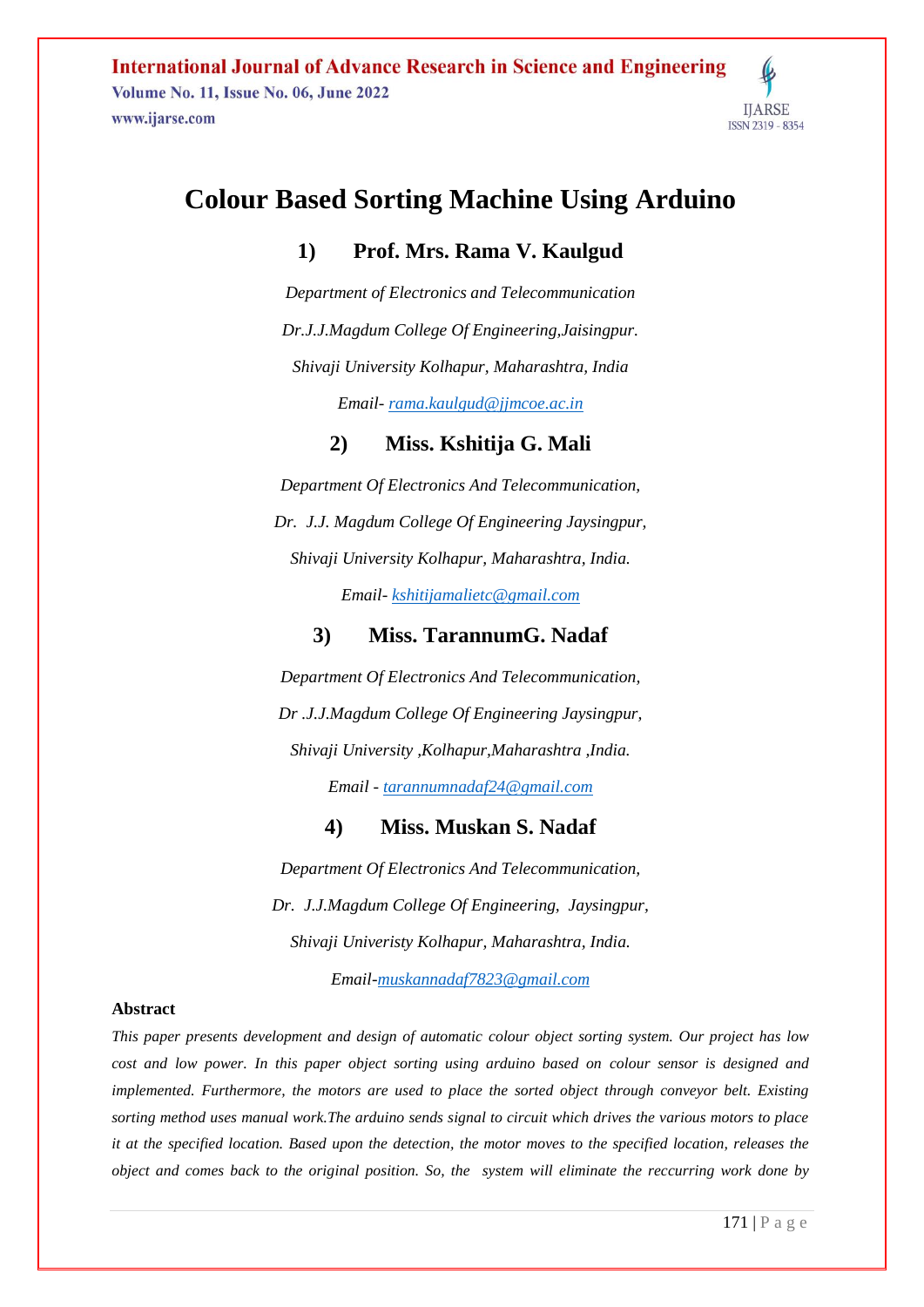#### **International Journal of Advance Research in Science and Engineering Volume No. 11, Issue No. 06, June 2022 IIARSE** www.ijarse.com ISSN 2319 - 8354

*human and provides greater accuracy and speed while performing the task. Presently a day's such a large number of helpful innovations are turning out to make our way of life more comfortable, and secure. In this ciruitwe are utilizing Arduino (controller) and colour sensor.*

*Keywords– Arduino,Conveyer Belt, DC Motor,Colour Sensor.*

### **1) INTRODUCTION**

Sorting machine using Arduino can sort object by colours. This type of machine forms automation so, no human interference is required. Prominentlycolour sorters are used in agricultural applicationss like rice sorter, beans sorter, peanut sorter and industrial applications also like quartz sand sorter, plastic granule sorting of coloured nuts and bolts and many more.

It reduces the human effort and helps it cutting out labour cost and production cost.Object Sorting Machine based on colour can be used for Industrial purposes, for sorting skittles, coloured balls and M&Ms. And also, in diamond and mining industry. The transparency of diamond is measured by colour sensor and used for measurement of its purity. In mining sorting industry, it is called sensor-based-sorting technology. Use optical colour (CCD colour camera) combine x ray sorting technology and NIR (near infrared spectrometry) to pick out the impurity of ore, minerals, stone and sand particles.

In food industries to identify the rotten or damaged fruits, separation of ripe or unripe fruits, packing of tablets having different colours where this system reduces the human effort, labor cost and also time of operation.

Machines can perform highly repetitive operations better than human beings. Worker fatigue while doing the same kind of work continuosly can result in reduced performance, and it may get challenging the maintain product quality. An employee who has been performing an quality checking task over and over again may eventually fail to recognize the colour of product. Automating many of the tasks in the industries may encourage to improve the efficiency of manufacturing system. The purpose of thiscolour sorter is to design and implement a system which automatically separates products based on their colour. This machine consists of three parts: conveyor belt, dc motor, and coloursensor ,ultrasonic sensor. The output and input of these components are interfaced using Arduino.

To reduce human efforts mechanically manufactured different types of sorting machines are being developed. These machines are too costly due to the complexity in the installation and manufacturing.

process. A common requirement in the field of colour sorting is that of colour sensing and identification.

 The aim of this project is to build fully automatic material handling system. This leads to the elimination of the monotonous work done by human, and improve accuracy and speed in the production.

### **2). METHODOLOGY**

### STAGE 1**:**

**Selection of topic**: In this primary stage we have gone through many topics on this we can work. Finally, we have selected this topic for solving so many industrial problems. At the same time, we can increase the efficiency and accuracy of their system.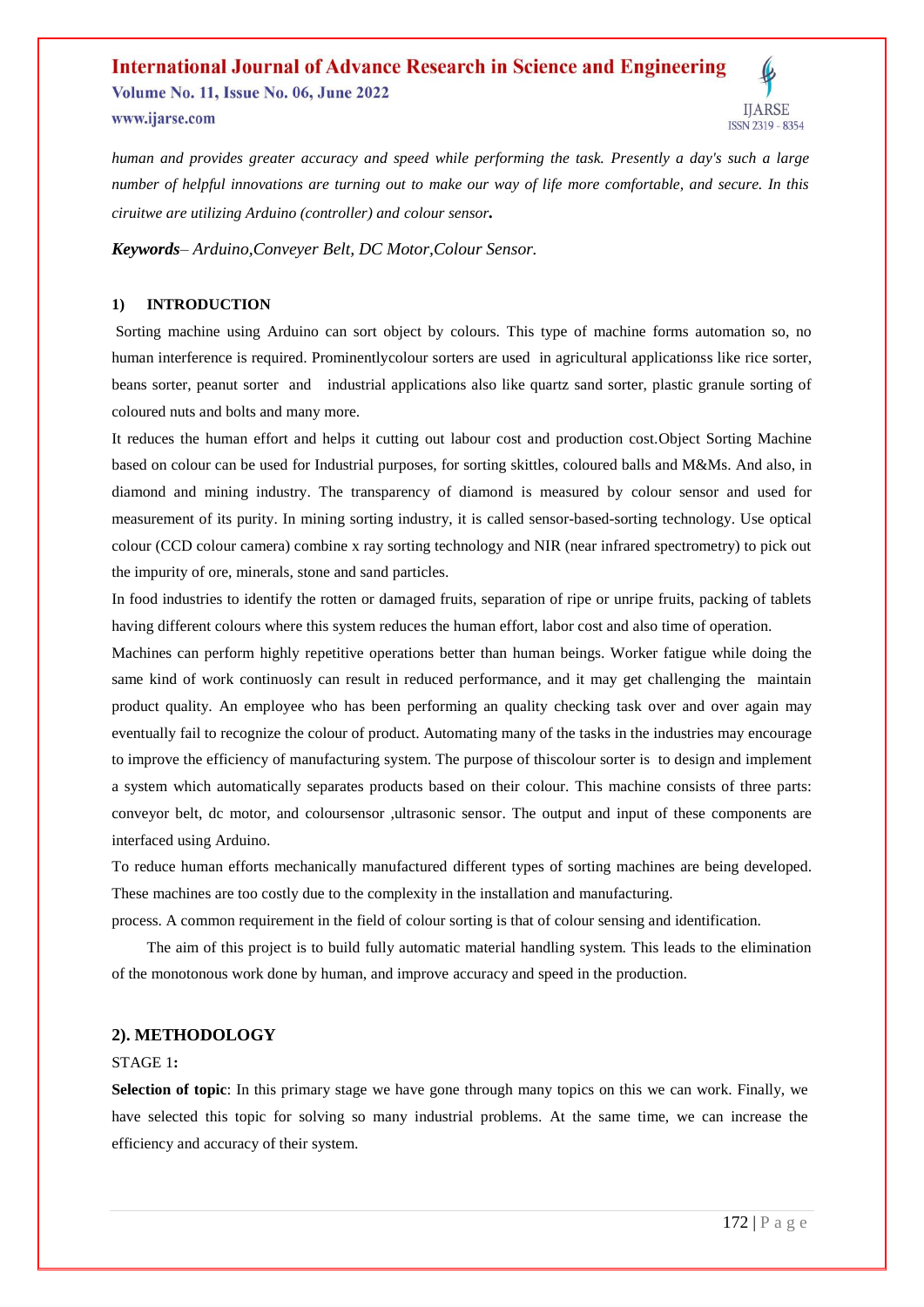**Volume No. 11, Issue No. 06, June 2022** 

www.ijarse.com

**IIARSE ISSN 2319 - 8354** 

### STAGE 2**:**

**Block diagram selection:** After finalizing of our project topic we started working on block diagram. After working on this we have made the proposed a block diagram. STAGE 3**: Selection of components**: After selection of block diagram we will select hardware components. STAGE 4**: Interfacing:** Did interfacing in proteus and prepare program on Arduino software. STAGE 5**:** Interfacing of LCD display with Arduino. STAGE 6**:** Interfacing colour sensor and ultrasonic sensor with Arduino. Interfacing motor with Arduino. STAGE 7**:** Fabrication of conveyor belt. STAGE 8**:**

**TESTING OF SYSTEM:** After the successful implementation of system, we have test of it and after we will give the demo.

## **3).Required Components**

2 DC motors for converyer and tray,1185 sunromcolour sensor.

#### **3.1 Arduino Uno**–

In our project the role of arduinouno board is to read input light on a sensor. It is open source electronics platform is easy to use hardware and software.Arduino Uno is a microcontroller board based on the ATmega328. It has 14 digital input/output pins (of which 6 can be used as PWM outputs), 6 analogue inputs, a 16 MHz ceramic resonator, a USB connection, a power jack, an ICSP header, and a reset button. It consists ofeverything needed to support the microcontroller; simply connect it to a computer with a USB cable or power it with a AC-to-DC adapter or battery to start. The Uno differs from all other boards in that it does not use the FTDI USB-to-serial driver chip. Instead of it, features of the Atmega16U2 (Atmega8U2 up to version R2) programmed as a USB-to-serial converter. Revision 2 of the Uno board has a resistor pulling the 8U2 HWB line to ground, making it easier to put into DFU mode

## **3.2 Ultrasonic sensor** -

It is used for object detection.it convert electrical energy into acostic wavesand vice versa.The Arduino Uno can get powere supply via the USB connection or with an external power supply and the power source is selected automatically. External (non-USB) power can come either from an AC-to-DC adapter or battery. The adapter could be connected by plugging a 2.1mm center-positive plug into the board's power jack. Leads from a battery can be inserted in the Ground and Vin pin headers of the POWER connector. The board can work on an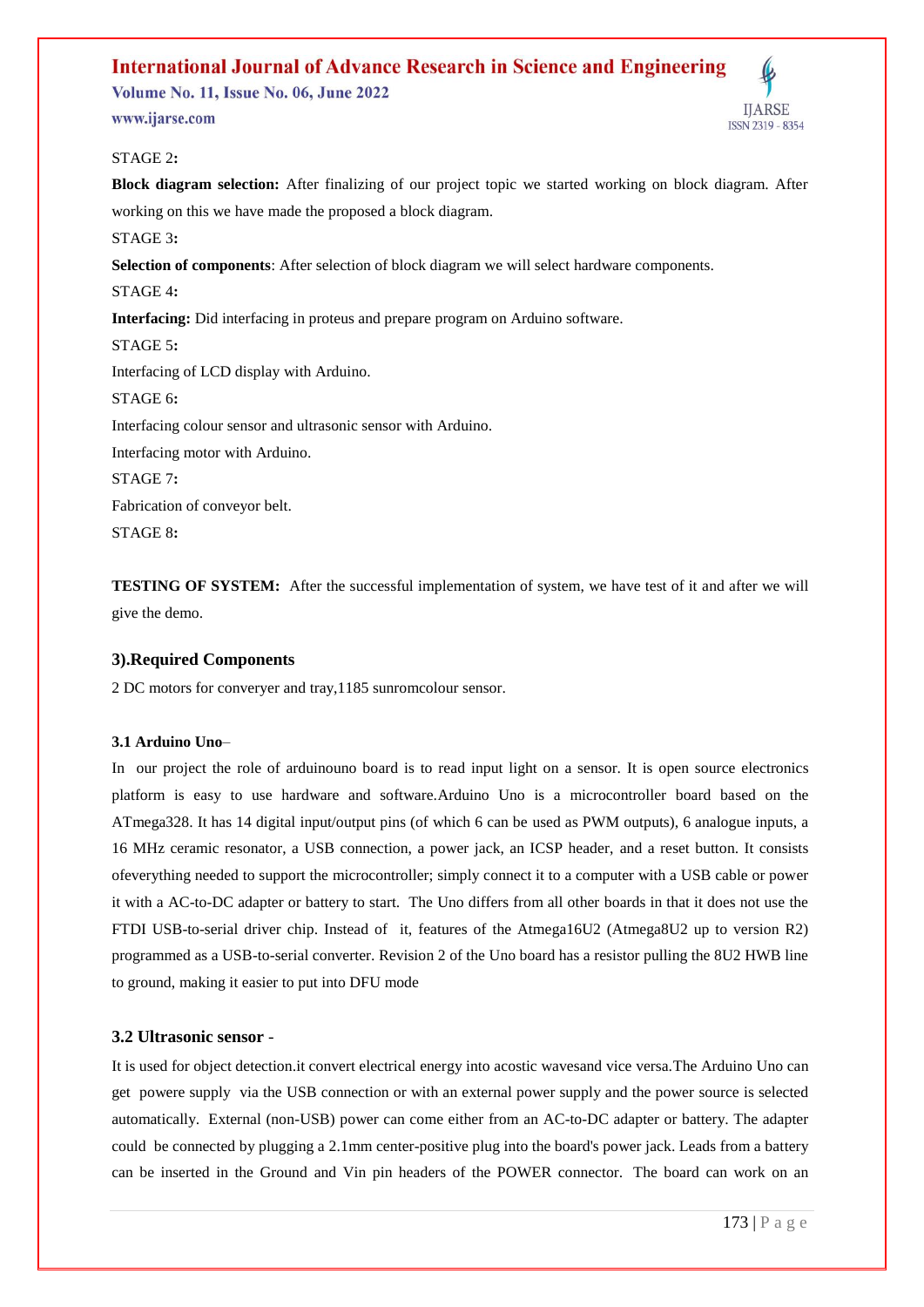**Volume No. 11, Issue No. 06, June 2022** www.ijarse.com



external supply of 6 to 20 volts. If supplied with less than 7V, however, the 5V pin may supply less than five volts and the board might be unstable. If using more than 12V, the voltage regulator may get overheated and damage the board. Recommended range is 7 to 12 volts.You only need to give a short 10uS pulse to the trigger input to start the ranging, and then the module will send out an 8-cycle burst of ultrasound at 40 kHz and eco will rise. The Echo is a distance object that is pulse width and the range in proportion.

To calculate the range through the time interval between sending trigger signal and receiving echo signal. Formula:

 $uS / 58$  = centimeters  $uS / 148 = inch;$ range = high level time  $*$  velocity (340M/S) / 2; we suggest to use over 60ms measurement cycle, to prevent trigger signal to the echo signal

### **3.3 Power Supply**

or

or:

The Arduino Uno can be powered via the USB connection or with theexternal power supply. The power source is thusselected automatically. External (non-USB) power can come be provided either from an AC-to-DC adapter (wall-wart) or battery. The adapter can be connected by plugging a 2.1mm center-positive plug intoboard's power jack. Leads from a battery can be inserted in the ground and Vin pin headers of the POWER connector. The board can operate on external supply of 6 to 20 volts. If supplied with less than 7V, however, the 5V pin may supply less than 5 volts and the board might get unstable. If using more than 12V, the voltage regulator may get overheated and damage the board. Recommended range is 7 to 12 volts

#### **3.4 Motor Driver**

The L293 and L293D devices are the quadruple highcurrent half-H drivers. The L293 is designed toprovide bidirectional drive currents of up to 1 A at voltages from 4.5 V to 36 V. The L293D is designed to provide bidirectional drive currents of up to 600-mA at voltages from 4.5 V to 36 V. Both devices are solenoids, DC and bipolar stepping motors, as well as supply applications.The working of motor driver is an interface between the motors and the control circuits.it requires high amount of current where as the controlled circuit is worked on low current signal.

## **3.5 LCD**

It used to display the output of program or which colour is detected

- 5\*8 dots with cursor.
- 16 characters \* 2 line display.
- 4-bit or 8-bit MPU interface.
- Built- in controller (ST7066 or equivalent).
- Display mode and backlight variation.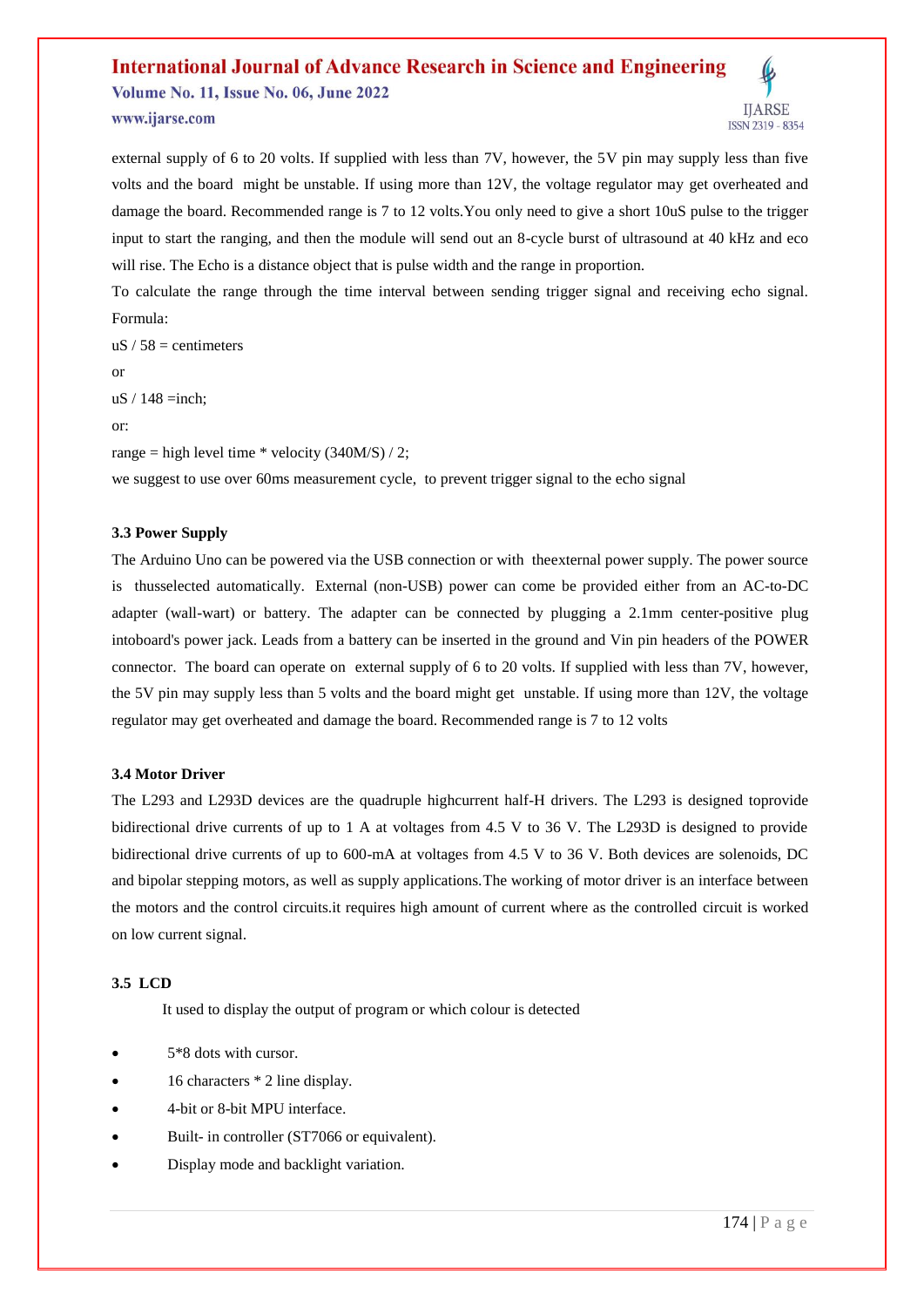**Volume No. 11, Issue No. 06, June 2022** 

www.ijarse.com

**IIARSE** ISSN 2319 - 8354

This term [LCD stands for liquid crystal display.](https://www.elprocus.com/difference-alphanumeric-display-and-customized-lcd/) It is one kind of electronic display module used in an extensive range of applications like various circuits & devices like mobile phones, calculators, computers, TV sets, etc. These displays are mainly preferred for multi-segment [light-emitting diodes](https://www.elprocus.com/light-emitting-diode-led-working-application/) and seven segments. The main benefits of using this module are inexpensive; simply programmable,and there are no limitations for displaying custom characters, special and even animations.

#### **3.6 Converyer Belt** –

 Conveyer belt is stretched across two wheels and the use of this belt is to carry the object to the sensors for identification and then further for segregation .It acts a mediun to carry the object without any human interference.It is controlled by Aurdino Uno to coordinate with the sensors.

### **3.7Colour Sensor** –

This colour sensor identifies colourand thengives serial output of RBG value. It can identify 16.7 millioncolour shades giving RGB value for the detected colour. The detected colour is identified as amount of three primary colour values namely Red, Green & Blue with 8 bit accuracy for each primary colour. Any colour can be separated or combined into three primary colours Red, Green and Blue using the RBG values.We use these sensor to detect the intensity of light reflected from an object and differentiate it into separate colour.





#### *Serial Data Output format: -*

The serial data at 9600 baud rates consist of 25 bytes for each 500ms interval.

When RED shade of colour is detected you would get following type of data in terminal

#### *R=130 G=030 B=030 L=010*

Here value of RED is 130 while Green and Blue are 30 both L=10 means the amount of Light reflected by surface, White surface will reflect most and black will be reflected the least.This L value you can use to detect the darkness of surface. We recently added this L parameter as it was difficult to detect white and black surface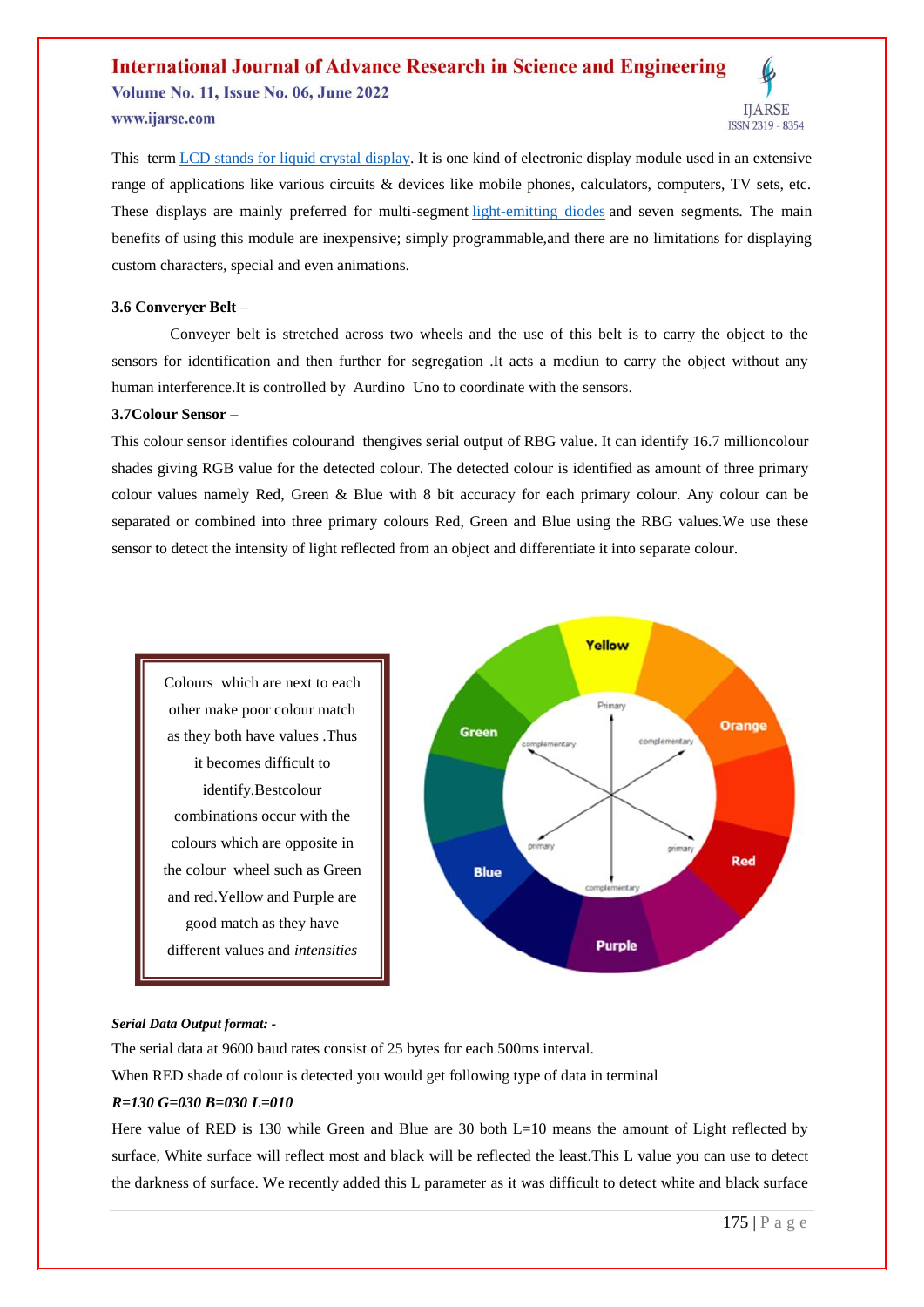#### **International Journal of Advance Research in Science and Engineering Volume No. 11, Issue No. 06, June 2022 IIARSE** www.ijarse.com ISSN 2319 - 8354

from only RGB values. The sample code of microcontroller and VB software does not implement L value processing but it works with only RGB values. L value can be used to detect white/black surface.

#### **4).APPROACH**

In these article we shows that how we can separate different coloured object by using ArduinoUno.Servo motors are used to the carry the object, to the colour sensor which detects its colour.



**Figure 1: Block DigramOf The System**

Figure shows the block diagram of colour-based sorting machine using Arduino. This systemconsists of a colour sensor, Arduino UNO board, motor driver IC LN293D, Ultrasonic sensor, DC motors. Colour sensor is used for colour identification. It identifies colour and gives serial output of RGB value.

The five different values for five differentcolours that are red, green,blue, purple and yellow are then compared. The sorting machine takes 40 consecutive readings and the most stable reading is taken into consideration before giving output of colour sensor. The five standard values for five colours are displayed in serial monitor. Arduino gives the values of these colours as serial output. In colour sensor, the detection is done by comparing amount of three colours in the colour to be detected.

At the end of the detection, whether red, blue,green,yellowor purple colour is maximum calculated and the max colour will get displayed on LCD. This output gets displayed on LCD. LCD also displays the current status of the system like 'Welcome','Readingcolour', 'Colour not found' etc. The Arduino is connected to colour sensor through pin Tx for serial communication.

Ultrasonic sensor is used for object detection. The trigger and echo pins are used to transmit and receive the ultrasonic waves. Trigger is used to transmit the ultrasonic waves. If the obstacle occurs within the range of the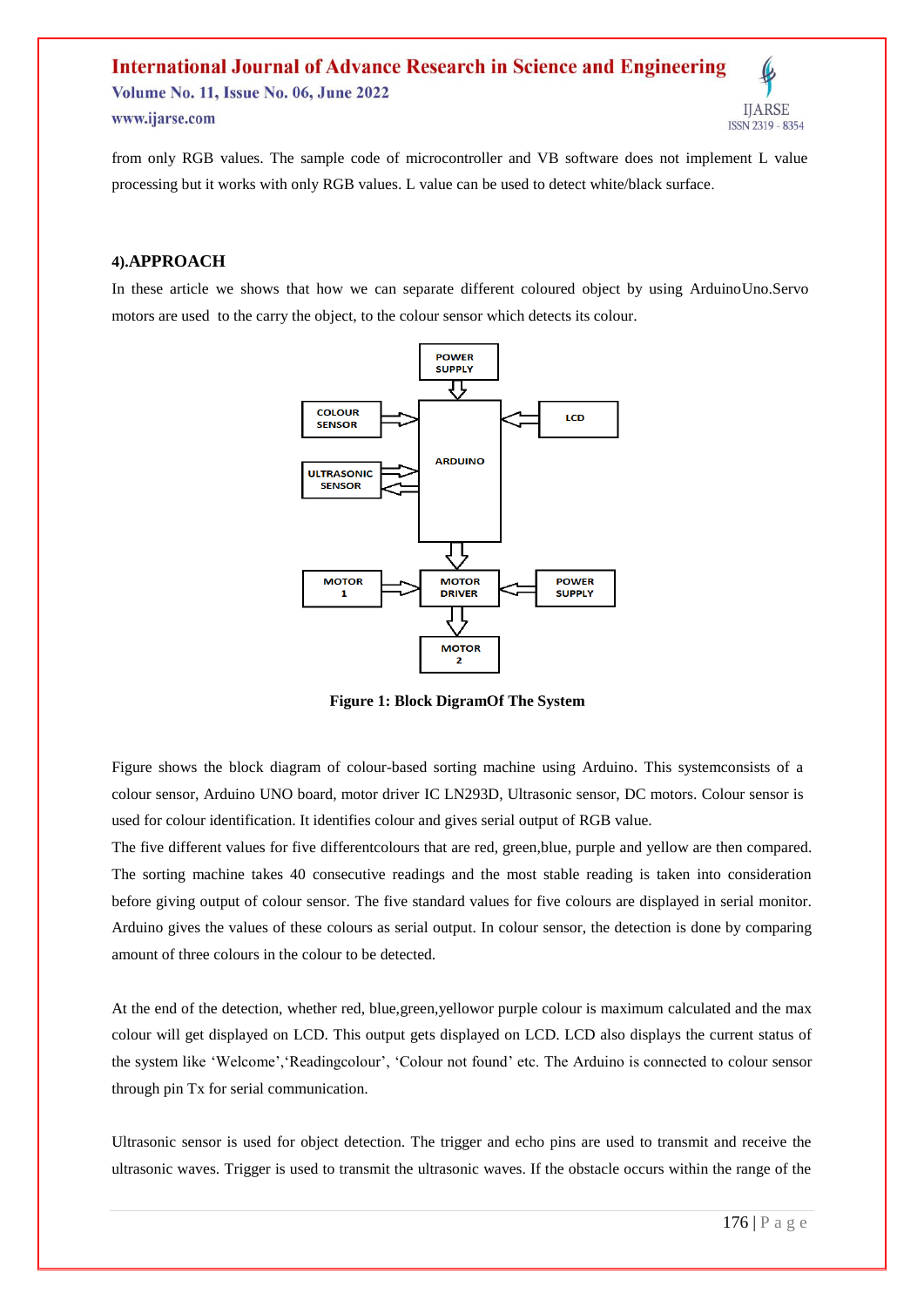#### **International Journal of Advance Research in Science and Engineering Volume No. 11, Issue No. 06, June 2022 IIARSE** www.ijarse.com ISSN 2319 - 8354

ultrasonic sensor, the pulses are returned to the echo pin of the sensor. When such pulse is returned to the echo pin of ultrasonic sensor, the conveyor belt stops and the colour sensor starts to detect the colour.

So, the operation of the conveyor belt is dependent on the object detection of the ultrasonic sensor. The

two motors that are used in this project are for conveyor belt and storage tray adjustment.The rotating tray is attached with dc motor for separation of different colour. These trays are rotated by using DC motor.Specified rotation timings are coded in programming for all colours. Conveyer belt carries sorted objects to the trays and the trays get adjusted according to the colour of the object.

The angles of rotation of motor for colours are: -

- 1. Blue  $= 0.1$  sec
- 2. Red =1.6 sec
- 3. Green  $=2.9$  sec.
- 4.Purple=4 sec

So the mechanism behind these timings is , the delays have been provided in the programming after the detectation of colour by coloursensor.The conveyer will start working to carry he objects ,to the sensors.As it reaches closer to the ultrasonic sensor ,the conveyer belt will stop rotating.Thecolour will be observed by colour sensor placed nearer to the head of object.The rotating tray will adjust according to the colour observed and will travel to its specified position for the particular colour.The object will be dropped in the tray within the time allotted for it.And again the conveyer will start working.Furtherwe will wait ,till it displays on LCD as "Colour Not Found". And then we can repeat the process for all the five colours.The motors are driven by using motor driver circuit. As the output from the Arduino is only 5V and the motors need 12V supply.

### **5).Result**-



Figure 5.1:Diagram Showing Colour Detection: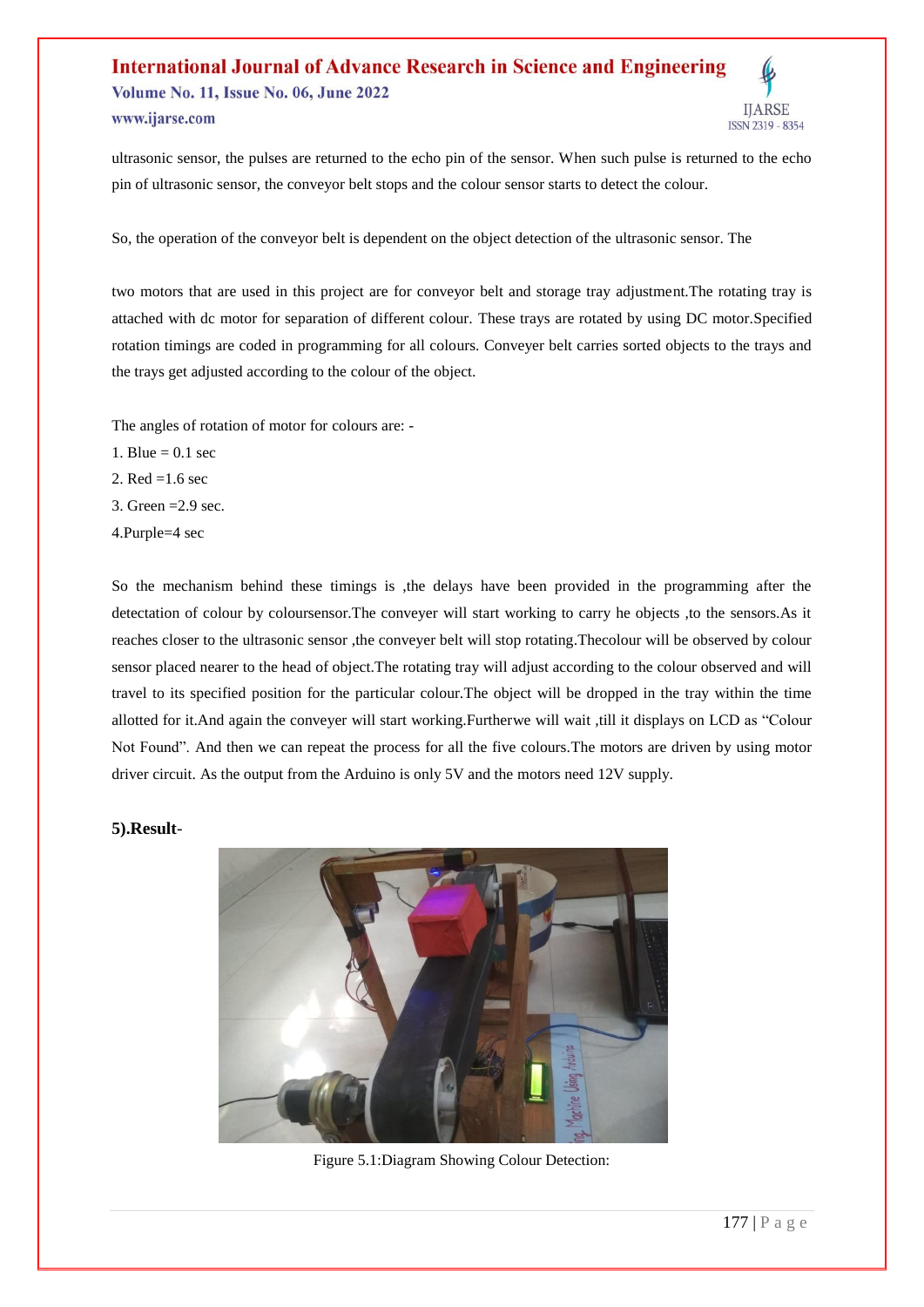**International Journal of Advance Research in Science and Engineering** Volume No. 11, Issue No. 06, June 2022

www.ijarse.com

### **Fig 5.2 Colour Displayed on LCD**



**Fig 5.3 Arrangement of the colour sorter**

| COM3 (Arduino/Genuino Uno) |
|----------------------------|
|                            |
| $R=025$ G=054 B=000 L=073  |
| $R=062$ G=000 B=206 L=019  |
| $R=000$ G=046 B=026 L=004  |
| $R=000$ G=003 B=004 L=042  |
| $R=072$ G=000 B=006 L=046  |
| R=074 G=040 B=000 L=013    |
| R=001 G=001 B=000 L=009    |
| R=007 G=004 B=000 L=010    |
| R=002 G=000 B=001 L=010    |
| R=004 G=000 B=004 L=012    |
| R=109 G=000 B=005 L=015    |
| R=100 G=000 B=008 L=016    |
| R=124 G=000 B=007 L=016    |
| R=119 G=000 B=006 L=017    |
| R=124 G=000 B=007 L=017    |
| Autoscroll                 |

**Figure 5.4 Serial Monitor Output**

#### **6). CONCLUSION**

The colour-based sorting machine gives differentiation between objects according to their colours. The fully automated system reduces human efforts as well as increases accuracy in minimum time**.**It uses Arduino Uno board and colour and ultrasonic sensors in hardware. Ultrasonic sensor is used to detect the object and colour

**IJARSE** 

ISSN 2319 - 8354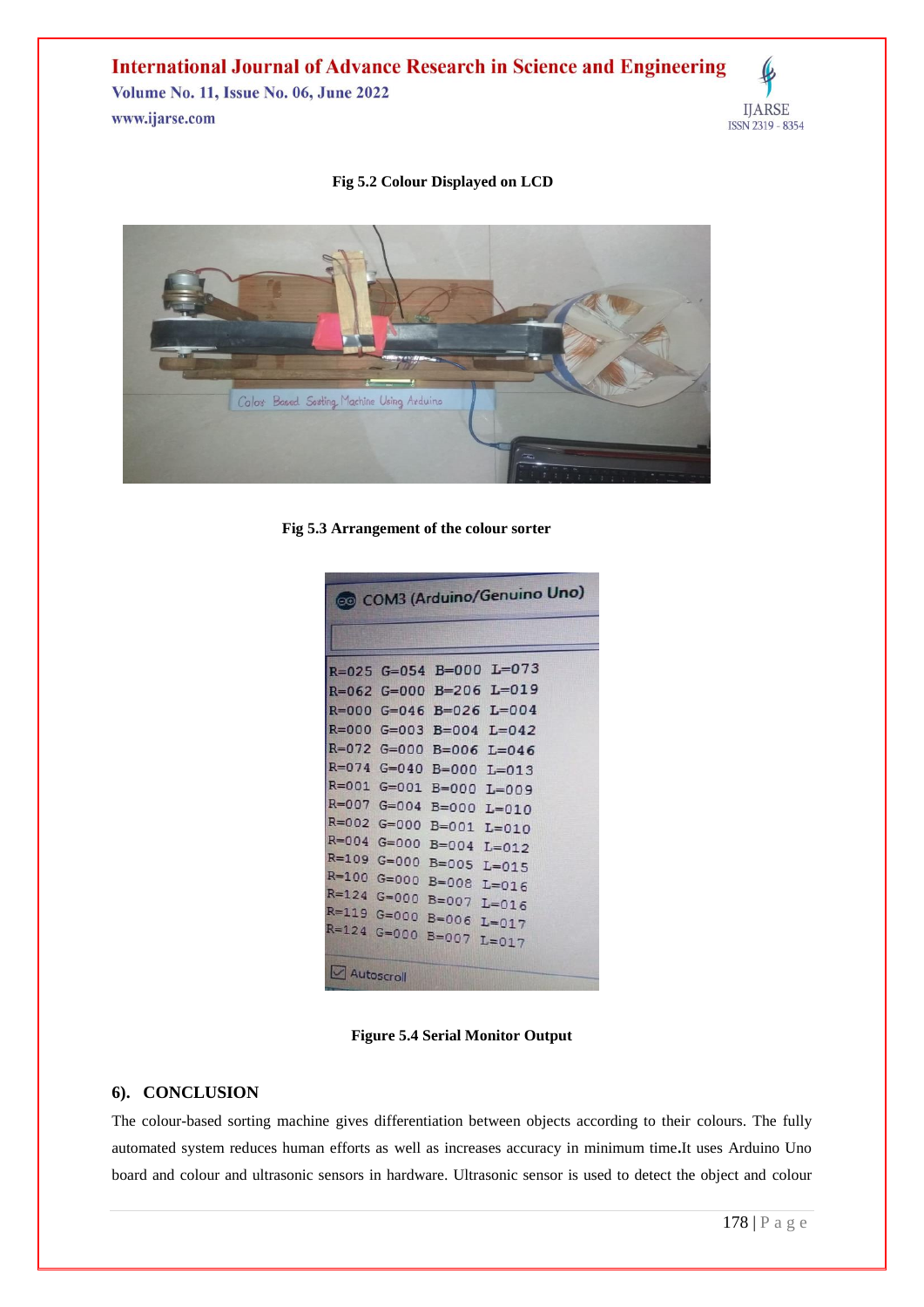## **International Journal of Advance Research in Science and Engineering Volume No. 11, Issue No. 06, June 2022** www.ijarse.com



sensor to identify shades.Motors are used to carry the objects on conveyor belt and to store them afterwards. So, this sorting machine is cost effective and human friendly.Colour sorter can be used for sorting ripened and unripened fruits, vegetables.In future it can be used for quality check purpose and sorting according to its quality. The issue regarding this circuit is ,it has to placed in almost same light source so that sensors won't mix up with colours provided while programming.

## **REFERENCES:-**

[1] Arduino Based Colour Sorting Machine using TCS3200 Colour Sensor International Journal of Innovative Technology and Exploring Engineering (IJITEE)ISSN: 2278-3075, Volume-8, Issue- 6S4, April 2019

[2] H. Escid, et al., "zero.35 mm CMOS optical sensor for an integrated transimpedance circuit", the global mag on clever Sensing and clever systems, vol. four, no. three, pp. 467481, September 2011

[3] .https://circuitdigest.com/microcontroller-projects/arduino-colour-sorter-machine-using-tcs3200 colour-sensor

[4] .IoT Based Colour Sorting Machine using ESP8266 and ThingSpeak

[5] <https://iotdesignpro.com/projects/iot-based-colour-sorting-machine-using-esp8266-and-thingspeak>

[6] C. Zhang and adequate. S. Suslick, "Colourimetric sensor cluster for soda pop research", J. Agric food Chem, vol fifty 5, pp 237-242, 2007.

[7] P. D. Oram and J. Strine, "Shading estimation of a strong dynamic pharmaceutical fixing as a guide to spotting key gadget Parameters", J. Pharm Biomed Anal, vol forty, pp 1021-1024, 2006.

[8] M. Candid, Nobert Kaiser, Wolfgang Buss, Ramona Eberhardt, "speedy mechanicalshading and characteristic sensors, digital Imaging", pp 50-fifty seven, 1999.

[9] Pacquit, J. Frisby, Danny Diamond, King Tong Lau, Alan Farrell, BridQuilty, Dermot Diamond, "improvement of a smart bundling for the checking of fish waste", meals Chem, vol 102, pp 466-470, 2007.

[10] E. J. Cadieux Jr, "Framework and strategy for outwardly analyzing a cigaratte bundling gadget", ed: Google Patents, 2002.

[11] D.J. Lee and R. S. Anbalagan, "fast robotized coloursorting imaginative and prescient device, in Optical Engineering Midwest", pp 573-579, 1995,

[12] MathWorks India - Image Acquisition and Processing yumaz234yuiop

[13] Vishnu R. Kale1, V. A. Kulkarni, "OBJECT SORTINGSYSTEM USING ROBOTIC ARM". Vol. 2, Issue 7, July2013. 2.Dhanoj M1, Reshma K V2, Sheeba V3, Marymol P4, "COLOUR SENSOR BASED OBJECT SORTINGROBOT USING EMBEDDED SYSTEM". Vol. 4, Issue 4, April 2015.

[14] 3. Vishnu R. Kale, V. A. Kulkarni, "AUTOMATION OFOBJECT SORTING SYSTEM USING PICK ANDPLACE ROBOTIC ARM AND IMAGEPROCESSING".5, January 2014.

[15] 4.Aji Joy, ― Object Sorting Robotic Arm Based on Color Sensing‖ International Journal of Advanced Research inElectrical, Electronics and Instrumentation Engineering, Vol. 3, Issue 3, March 2014 ISSN (Online): 2278 – 8875

[16] 5.MathWorks India - Image Acquisition and Processing yumaz234yuiop